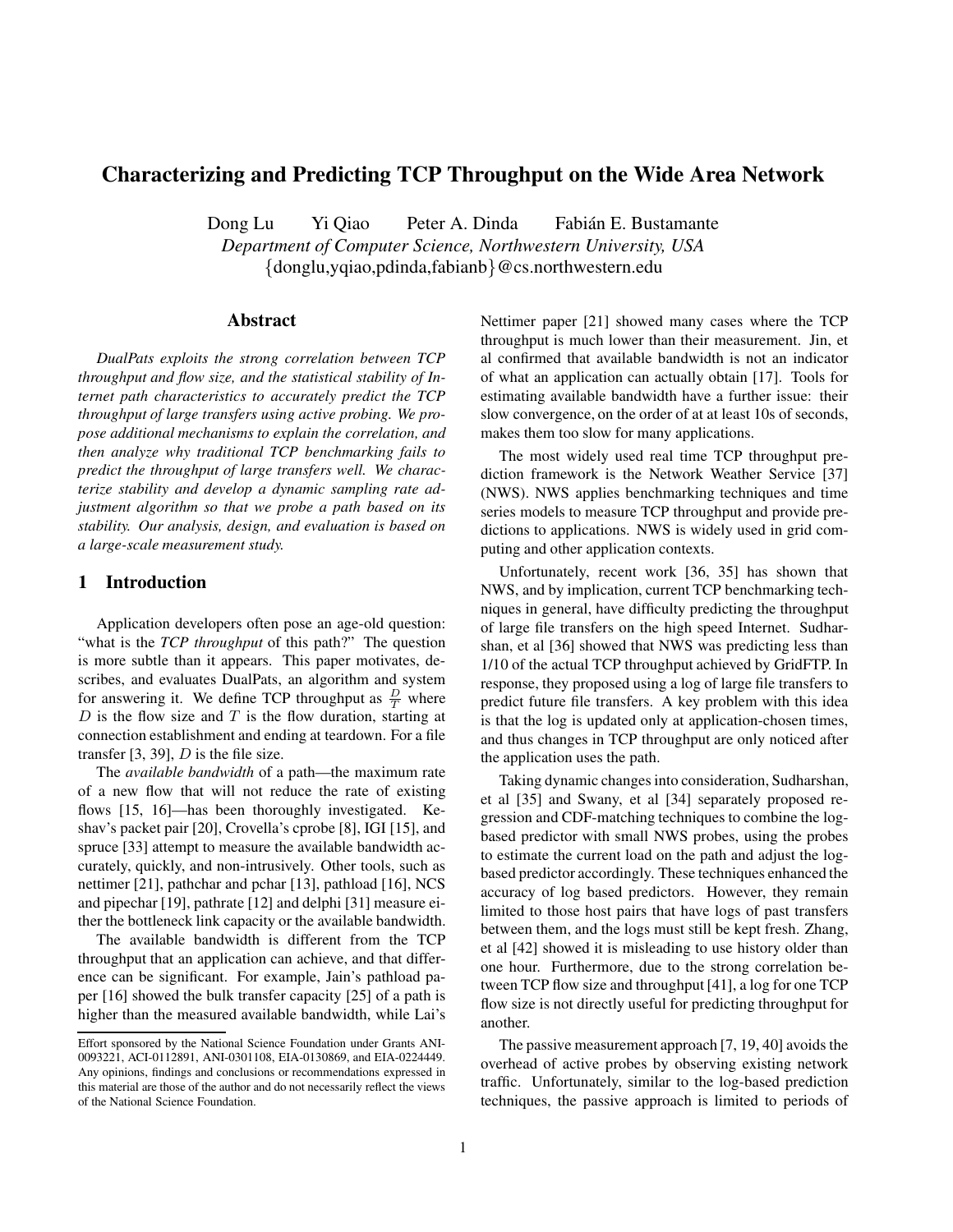time when there is traffic on the network between the hosts of interest. Also, these systems measure available bandwidth, not TCP throughput.

There is an extensive literature on analytic TCP throughput models [26, 28, 4]. However, these models are limited in practice due to the difficulty in obtaining accurate model parameters such as TCP loss rate and RTT. Goyal et al [14] concluded that it is not easy to obtain accurate estimates of network loss rates as observed by TCP flows using probing methods, and that polling SNMP MIBs on the routers can do much better. However, because these statistics are aggregated and it is well known that TCP has a bias against connections with high RTT [30], this approach is limited to paths where the bottleneck router provides common loss rates, such as with RED. Furthermore, this approach has to determine the bottleneck router on the end-to-end path (a difficult problem) and have SNMP access to it (rarely available today).

DualPats follows from these questions, which we address via a large-scale measurement study:

- How can we explain the strong correlation between TCP flow size and throughput, and what are its implications for predicting TCP throughput?
- How can we characterize the statistical stability of the Internet and TCP throughput, and what are its implications for predicting TCP throughput?
- How can we predict the TCP throughput with different TCP flow sizes without being intrusive?

The main contributions of this paper are:

- Additional causes for the observed strong correlation between TCP flow size and throughput [42],
- A characterization of TCP throughput stability and statistics,
- A novel yet simple TCP benchmark mechanism,
- A dynamic sampling rate adjustment algorithm to lower active probing overhead, and
- DualPats and its evaluation.

# **2 Experimental Setup**

Our experimental testbed includes PlanetLab and several additional machines located at Northwestern University and Argonne National Laboratory (ANL). PlanetLab [2] is an open platform for developing, deploying, and accessing planetary-scale services. It currently consists of more than 400 computers located at about 200 sites around the world.

We conducted four sets of experiments: Distribution Set, Correlation Set, Verification Set, and Online Evaluation Set. Each experiment set involves PlanetLab nodes from North America, Europe, Asia, and Australia. We set the TCP buffer size in a range from 1 to 3 MegaBytes in all the experiments with GridFTP, while we used default TCP buffer in other experiments. In the 2.4 Linux kernel, which we use, the socket buffer size is automatically tuned to approximately twice the estimated bandwidth delay product. More details of the experimental setup can be found elsewhere [23].

For each of Distribution Set and Correlation Set, we chose 40 nodes on PlanetLab spread across North America, Europe, Asia, and Australia. We randomly grouped those nodes into 20 pairs, each containing a client node and a server node and the Internet path between the two. A server listens and accepts incoming TCP connection requests from its client counterpart and transfers data of a particular size to the client through the established TCP connection. The client repeatedly connects to its server, requests some data, records the transfer time, and then closes the connection. To evaluate more Internet paths, we randomly changed pairings 3 times, resulting in 60 different paths for Distribution Set and another 60 for Correlation Set.

Distribution Set serves as a basis for evaluating TCP throughput stability and distributions. Since here we want to see how TCP throughput with a specific flow size varies with time and its distribution within each stable epoch, we transfer data of a particular size between pairs of clients and servers continuously for at least 3,000 times, then move on to perform the same operation on another data transfer with a different size. The trace data used in Distribution Set is mainly used in the discussion of TCP throughput stability and distributions in Section 4.

Correlation Set serves to study the strong correlation between TCP flow size and throughput, and to verify our TCP throughput benchmark mechanism, as discussed in Section 3. We define a *run* in Correlation Set and Verification Set as a procedure conducting a sequence of TCP transfers with increasing flow sizes between two hosts. For example, in Correlation Set, the client first requests 100 KB data, followed by a 200 KB request, then 400 KB, etc, up to 10 MB; this sequence forms a run. This lets us evaluate our TCP benchmark mechanism by predicting the transfer time of larger TCP transfers based on the transfer time of two smaller TCP flows and then comparing the predicted time with the actual transfer time of the larger transfers in the run. To guarantee fair evaluation, runs were repeated approximately 4,500 times between each pair of nodes, yielding the same number of TCP throughput predictions scattered at different times during our experiments. In total we have  $\sim$  270, 000 runs on  $\sim$  60 paths.

Verification Set was done to further verify the correctness of our proposed TCP benchmark mechanism, and to strengthen analysis based on Distribution Set and Correlation Set with larger TCP flow sizes. Verification Set was conducted on twenty PlanetLab nodes, one node on Northwestern University campus and one node at ANL. We used GridFTP and scp in this set because both applications re-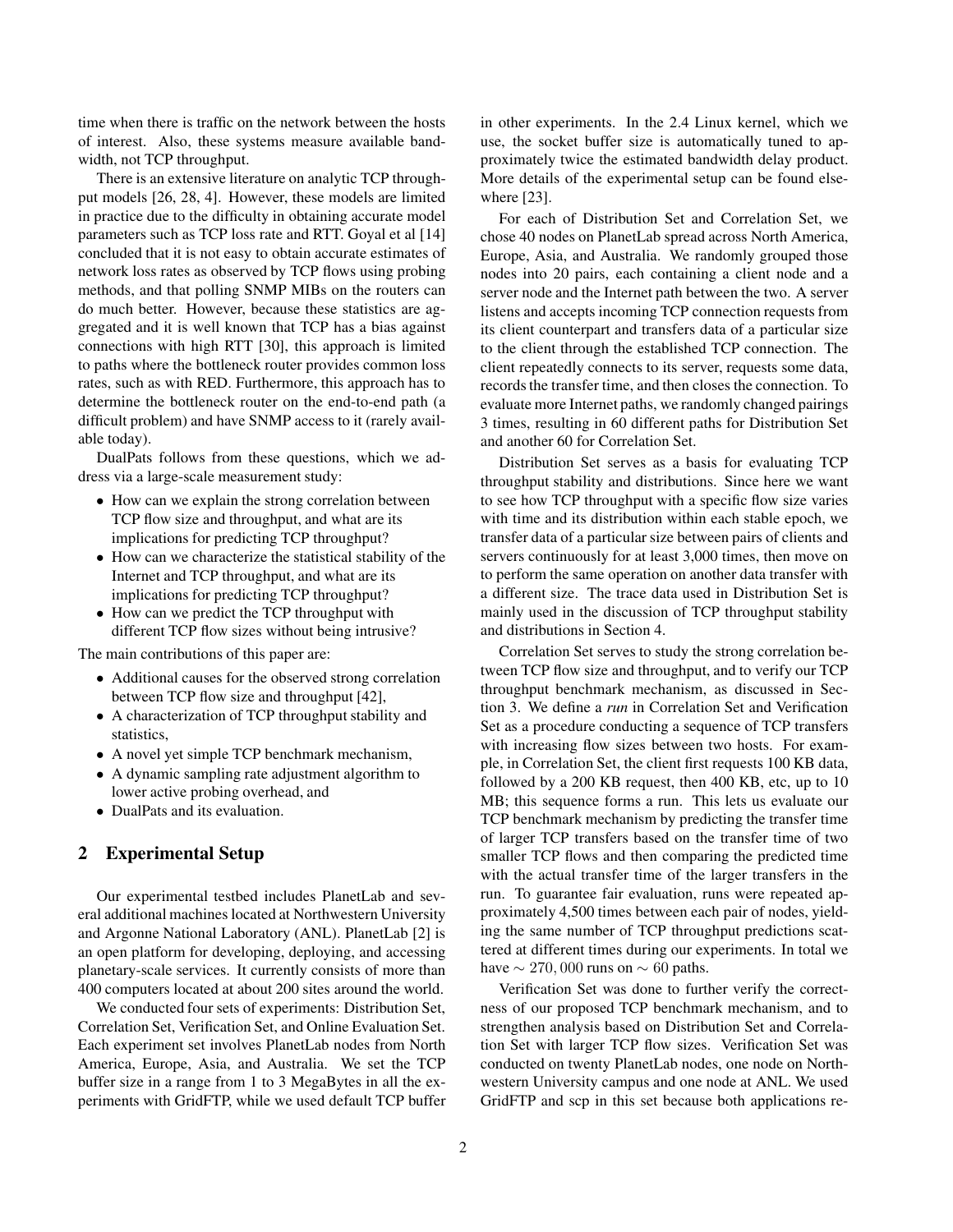quire authentication before transferring effective data. Our script transfered a series of files ranging from 5 KBytes to 1 GBytes in sequence and recorded each transfer time as the flow duration.

Online Evaluation Set serves to evaluate our DualPats real time TCP throughput prediction framework. We randomly choose fifty PlanetLab nodes, and do random pairing twice, resulting in 50 distinctive paths. We use DualPats to monitor the 50 paths for a duration of about 10 days. During the experiment we randomly send a file of size 8MB or 40MB or 160MB using scp as a test case to compare with the prediction result. Online Evaluation Set contains 14000 predictions.

# **3 Exploiting size / throughput correlation**

A surprising finding in recent TCP connection characterization is that TCP flow size and throughput are strongly correlated. This section explains the phenomenon, provides new additional explanations for it, explains why it can lead to inaccurate TCP throughput predictions, and outlines a new prediction approach.

#### **3.1 Phenomenon**

Zhang, et al [41] analyzed the correlations between the TCP flow characteristics of interest, including flow duration and throughput, flow duration and size, and flow size and throughput. They pointed out that these correlations are fairly consistent across all their traces, and show a slight negative correlation between duration and throughput, a slight positive correlation between size and duration, and a strong correlation between throughput and flow size. They argue that the strong correlation between flow size and throughput is the most interesting one and explained it in the following ways.

**Slow start**: TCP slow start could cause some correlation between flow size and flow rate [41]. The distribution of TCP flow sizes follows a power law, which, in part, tells us that the majority of flows are short. Balakrishnan, et al [5] showed that 85% of the web-related TCP packets were transfered during slow start. This implies that most web-related flows ended in slow start, before TCP had fully opened its congestion window, leading to throughput much lower than would be possible with a fully open window. However, after eliminating the first one second of all the flows, they found that the strong correlation between flow size and throughput remained strong.

**User effect**: The users are estimating the underlying bandwidth, and thus transferring big files only when the estimated bandwidth is correspondingly large [41].

These are two valid reasons, but they may be insufficient. We claim that most users do not estimate the available band-



**Figure 1. CDF of correlation coefficients** R **between flow sizes and throughput in experiments Correlation Set and Verification Set.**

width before transferring data. Furthermore, that the correlation persists even when initial slow start is removed suggests that there must be some other mechanisms at work.

Let's consider the correlation between flow size and throughput in our experiments. Figure 1 gives the cumulative distribution functions (CDFs) of the correlation coefficient (Pearson's  $R$ ), where each individual  $R$  value is calculated from one run of Correlation Set or Verification Set. The correlation between flow size and transfer time is large for the majority of transfers using our simple test program, and even larger for GridFTP and scp transfers.

## **3.2 Further explanations**

Now we consider additional explanations for the surprising correlation between flow size and transfer time.

**Non-negligible startup overheads**: Most applications have an initial message exchange. For example, GridFTP and scp require certificate or public key authentication before starting to send or receive data.

Figure 2 shows the TCP throughput as a function of TCP flow size, for transfers using GridFTP between Northwestern university and ANL. The dotted line is the asymptotic TCP throughput. We tried linear, logarithmic, order 2 polynomial, power, and exponential curve fitting, but none of them fit well.

We next considered the relationship between TCP flow duration (transfer time) and flow size (file size). Figure 3 shows that this relationship can be well modeled with a simple linear model with  $R^2$  close to 1. The majority of the data-points missed by the linear model are located at the very beginning of the curve, which we refer to as the *noise area* in the figure. The noise area is due to startup costs and the residual slow start effect, described below. The linear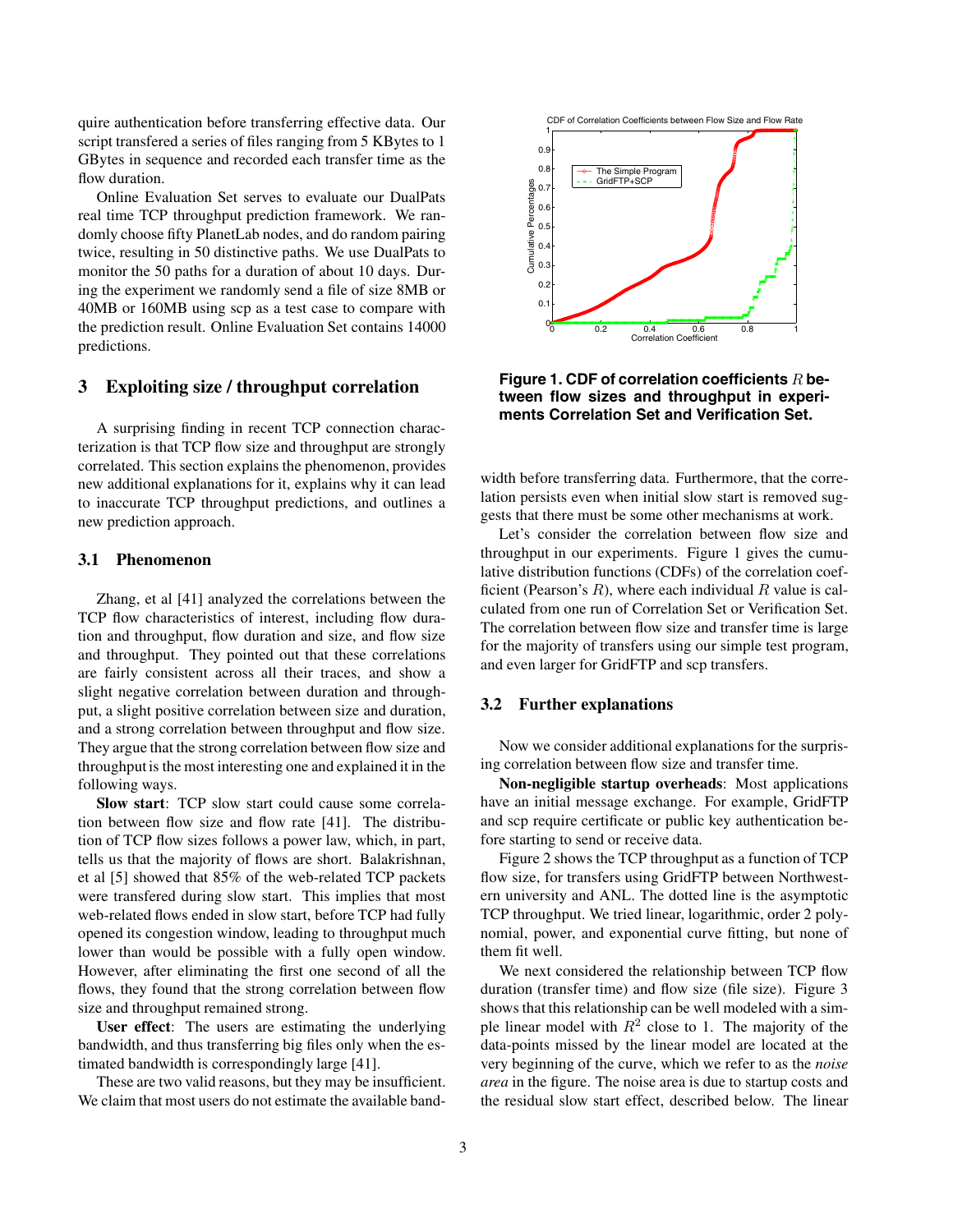

**Figure 2. TCP throughput versus flow size (file size) with GridFTP. Transfers are between Northwestern University and Argonne National Lab. Single TCP flow with TCP buffer set. We made similar observations on all the other paths we studied.**



**Figure 3. Transfer time versus TCP flow size with GridFTP. Transfers are between Northwestern University and Argonne National Lab. Single TCP flow with TCP buffer set. We made similar observations on all the other paths we studied.**

model may not hold in the noise area.

A closer look at Figure 3 shows that the total TCP flow duration or file transfer time can be divided into two parts: the startup overhead and the effective data transfer time. We represent this as

$$
T = A \times x + B \tag{1}
$$

where  $T$  is the TCP flow duration, including both startup overhead and data transfer time,  $x$  is the TCP flow size or file size, and  $B$  is the startup overhead, which includes authentication time and the residual slow start effect as described below.  $\frac{1}{A}$  is the steady state asymptotic TCP throughput in Figure 2.

Given Equation 1, we can easily deduce the expression for the TCP throughput in Figure 2 as

$$
TP = \frac{x}{T} = \frac{x}{A \times x + B} \tag{2}
$$

where  $TP$  is the TCP throughput, and  $x$ ,  $A$ ,  $B$  are the same as in Equation 1.



Figure 4. CDF of B, the startup overhead. **Even for the simple client/server there is startup overhead likely caused by the residual slow start effect. The startup overheads of scp and GridFTP are much larger.**

**Residual slow start effect**: Mathis, et al [26] pointed out that it takes TCP some time before its throughput reaches equilibrium. Assuming selective acknowledgments (SACK), TCP will send roughly  $\frac{1}{p} \times log_2 \frac{1}{C\sqrt{p}}$  packets in the unstable phase, where  $p$  is the loss rate and  $C$  is a constant  $\approx \sqrt{3/2}$ . This number can be significant given a low loss rate p. This happens because with SACK, slow start will overshoot and drive up the loss rate or run out of receiver window. Zhang, et al [42] showed that the mean loss rate in their traces is between 0.006 and 0.0087. Assuming the loss rate is 0.006, and each packet is 1.5 KB, roughly 800KB data has to be sent before TCP throughput reaches equilibrium.

We examined hundreds of Linux machines on the Northwestern University campus and on PlanetLab and found that all of them were using SACK. Therefore, it is likely that most TCP connections experience this slow start overshoot effect, and because TCP in slow start doesn't use bandwidth well, this residual slow start effect can be treated as another kind of startup overhead, incorporated in  $B$  as above. This can also explain why in Figure 1 the Rs for the scp and GridFTP traces are much stronger than that of the simple program.

To verify that this is the case in general for the simple applications without other startup overheads, we used the data collected in Correlation Set. We did least square linear curve fitting and calculated  $B$  for each set of data. Figure 4 shows the CDF for these Bs. The effect of residual slow start is obvious in the CDF, where we see over 50% simple TCP transfers has a  $B$  value equal or larger than 0.1. For comparison purpose, we also plot the CDF of  $B$  for applications that require authentication in the same Figure,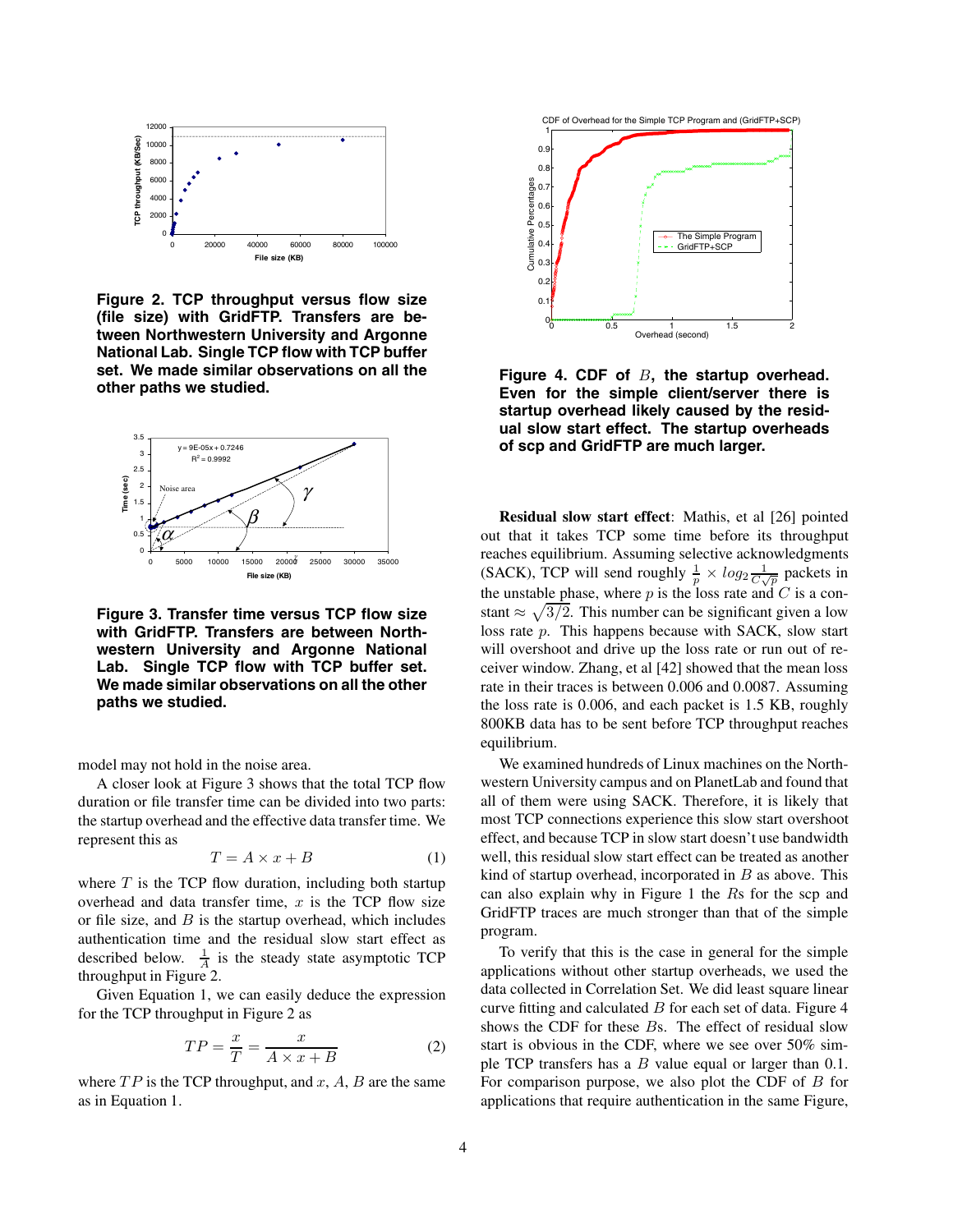namely GridFTP and SCP. As the CDF indicates, a typical  $B$  for such applications is much larger than that of the simple application.

### **3.3 Why simple TCP benchmarking fails**

Now we can explain why current TCP benchmarking approaches, such as implemented in NWS, have difficulty predicting the performance of large transfers such as GridFTP tests [35]:

- The default probe used by NWS is too small. It will likely end up in the noise area as shown in Figure 3.
- The TCP throughput that the probe measures is only useful to TCP flows of similar size because of the strong correlation between throughput and flow size. Given Equation 2, it is clear that  $cotangent(\alpha)$  is the TCP throughput for the flow size 2000KB,  $cotangent(\beta)$  is the TCP throughput for the flow size 30000KB and  $cotangent(\gamma)$  is the steady state TCP throughput. As file size increases  $\alpha$  decreases, and when the file size is approaching infinity, the throughput will approach  $cotangent(\gamma)$ .
- The TCP buffer is not set for NWS probes while the GridFTP tests were done with adjusted buffer sizes.
- The usage of parallel TCP flows in GridFTP increases its aggregated throughput.

To verify that the linear model is valid for most Internet paths, Figure 5 shows the  $R^2$  of the linear curve fitting for the data in Correlation Set and Verification Set. It is clear the model holds for both our simple client and server, and applications such as scp and GridFTP that require authentication.

# **3.4 A new TCP throughput benchmark mechanism**

Based on the above observations, we developed a new simple TCP benchmark mechanism. Instead of using probes with the same size, we use two probes with different sizes, chosen to be beyond the noise area. We then fit a line between the two measurements, as shown in Figure 3. Using Equations 1 and 2, we can then calculate the TCP throughput for other flow sizes (file sizes).

To verify that the new technique works, we used the trace data in Correlation Set. We chose a small probe with size 400KB and a bigger probe with size 800KB, and predicted the throughput of the other TCP transfers in the trace. Figure 6 shows the CDF of relative prediction error for our results by flow size.  $> 80\%$  of the prediction errors are below 20%.

The CDFs suggest that the relative prediction error may follow the normal distribution, so we used quantile-quantile plots to test this. In almost all cases, we can fit a straight



Figure 5. CDF of  $R^2$  for linear model of Figure 3. Each  $R^2$  is from a independent test. **Both simple client/server and applications that require authentication show a strong linear property. Note that the Y axis is in log scale to show detail. Over 99% of the runs had**  $R^2 > 0.95$ .



**Figure 6. CDF of relative prediction error for TCP throughput with different flow sizes.**

line to these plots with  $R^2 \approx 1$ , which tells us that our relative error is almost always normal. Normality of prediction errors here is both surprising and extremely useful. In particular, we can simply estimate the variance of the relative prediction error as we measure and predict, and then use this information straightforwardly to create confidence intervals for our predictions. Being able to compute accurate confidence intervals is vital to using predictions in applications [11]. Time series based predictors can be applied to enhance the prediction accuracy, as covered in Section 5.

In practice, we don't have to send two probes. Instead, we can send the larger one of the two probes, record its starting time, the time when as much data as the size of the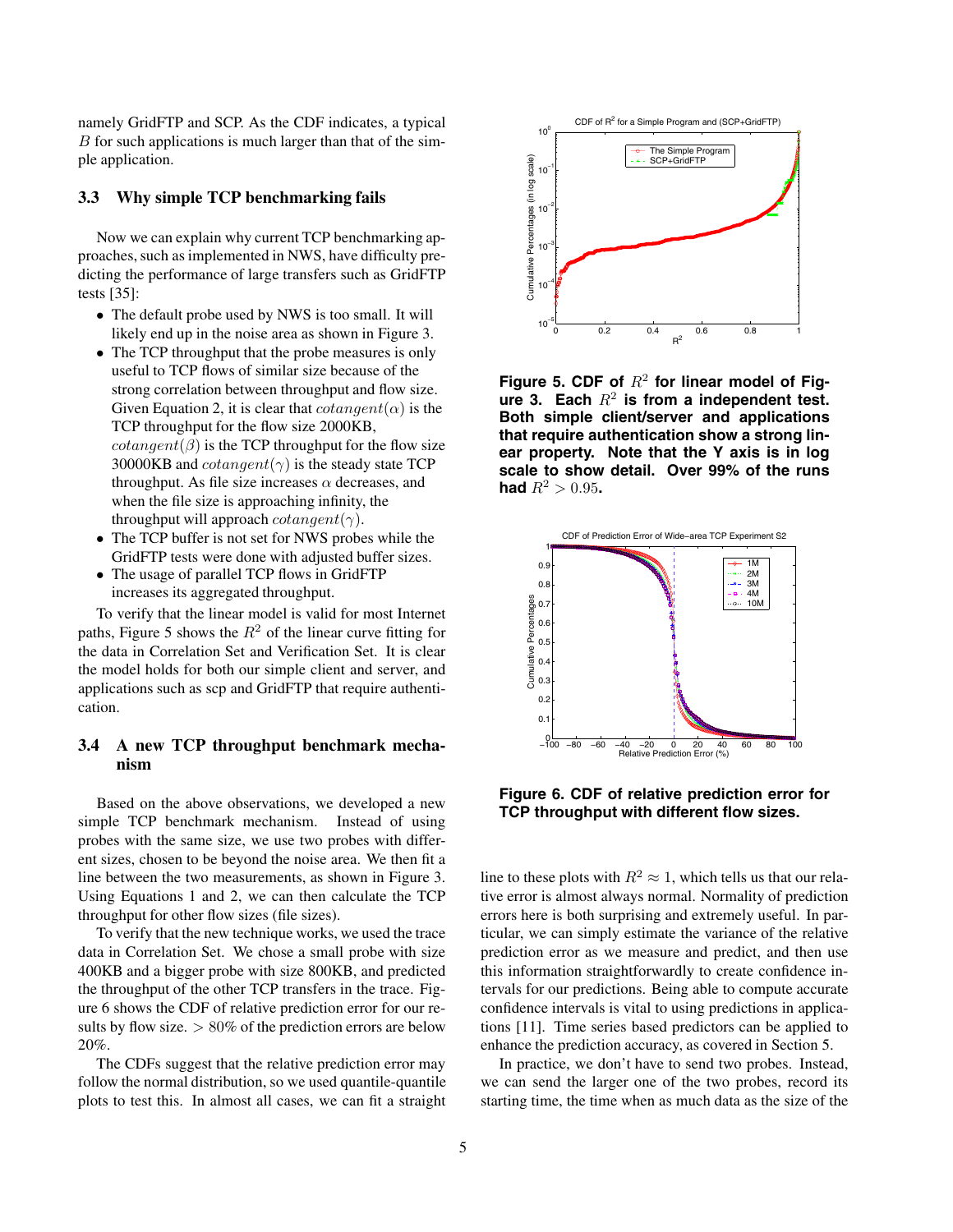small probe was sent and full probe's finishing time. We call such a probe a *dualPacket*.

As explained in Section 3.2 and 3.4, we need two probes with different sizes to determine the steady state TCP throughput. Inevitably, fluctuations of flow transfer time happen on the dynamic Internet, and have shown themselves in the standard deviation we have just seen. These fluctuations are the main cause of the estimation error of steady state TCP throughput. Since flows with larger sizes actually have less variance in *relative* terms, estimating steady state throughput using larger flows will certainly be more accurate. On the other hand, probes with larger flows are more expensive. This leads us to the selection of two probe sizes of 400 KBytes and 800 KBytes as default probes, which we feel is a reasonable trade-off between estimation accuracy and probing cost.

### **4 Statistical stability of the Internet**

Statistical stability or consistency is one of the most important characteristics of the Internet and is the basis that makes it possible to predict TCP throughput on the wide area network. A good understanding of stability will also help us to make decisions about prediction strategies, such as the frequency of active probing and optimal time series predictors.

# **4.1 Routing stability**

Paxson [29] proposed two metrics for route stability, prevalence and persistency. Prevalence, which is of particular interest to us here, is the probability of observing a given route over time. If a route is prevalent, than the observation of it allows us to predict that it will be used again. Persistency is the frequency of route changes. The two metrics are not closely correlated. Paxson's conclusions are that Internet paths are heavily dominated by a single route, but that the time periods over which routes persist show wide variation, ranging from seconds to days. However, 2/3 of the Internet paths Paxson studied had routes that persisted for days to weeks. Chinoy found that route changes tend to concentrate at the edges of the network, not in its "backbone" [9]. Routing stability is the basis of other stabilities or consistency. If the route is changing frequently and quickly, then no other stabilities will hold.

### **4.2 Locality of TCP throughput**

Balakrishnan, et al analyzed statistical models for the observed end-to-end network performance based on extensive packet-level traces collected from the primary web site for the Atlanta Summer Olympic Games in 1996. They concluded that nearby Internet hosts often have almost identical distributions of observed throughput. Although the size of the clusters for which the performance is identical varies as a function of their location on the Internet, cluster sizes in the range of 2 to 4 hops work well for many regions. They also found that end-to-end throughput to hosts often varied by less than a factor of two over timescales on the order of many tens of minutes, and that the throughput was piecewise stationary over timescales of similar magnitude [6]. Myers, et al examined performance from a wide range of clients to a wide range of servers and found that bandwidth to the servers and server rankings from the point of view of a client were remarkably stable over time [27]. Seshan, et al applied these findings in the development of the Shared Passive Network Performance Discovery (SPAND) system [32], which collected server performance information from the point of view of a pool of clients and used that history to predict the performance of new requests.

Zhang, et al [42] experimented by sending 1 MB files every minute between pairs of hosts, and proposed an effective way to evaluate the temporal locality of end-to-end TCP throughput of those flows. He looks at the length of the period where the ratio between the maximum and minimum observed TCP throughput is less than a constant factor  $\rho$ . This is referred to as an Operational Constancy Region (OCR). Instead of using OCR, we define a *Statistically Stable Region* (SSR) as the length of the period where the ratio between the maximum and minimum *estimated* steady state TCP throughput is less than a constant factor  $\rho$ . The difference between OCR and SSR is important because OCR is only characterizing the throughput for flows with a specific size, while SSR characterizes the steady state throughput for all flows with different sizes. We used traces from Correlation Set to characterize the SSR with steady-state TCP throughput. That is, instead of looking at the TCP throughput of a specific flow size, we estimated steady-state TCP throughput of the path using Equation 1.

Figure 7 gives the CDF of length of all SSRs modeled by steady-state TCP throughput from Correlation Set. Each curve in the plot corresponds to a particular value of the constant factor  $\rho$ . Under all different values of  $\rho$ , some degree of temporal locality is exhibited. As we expected, the larger  $\rho$  is, the longer the SSRs tend to be.

For comparison purposes, we also calculated the CDF of OCR with data from Distribution Set. The comparison between ours and Zhang's results [42] suggests that the temporal locality in our test environment is much weaker. For instance, Zhang found that  $\approx 60\%$  of OCRs are longer than 1 hour when  $\rho = 2$  and  $> 80\%$  of all OCRs exceed 3 hours when  $\rho = 10$ . In our results, the two corresponding numbers drop to 2% and 10% respectively. TCP throughput in our testbed appears to be less stable. We suspect that this difference may largely due to the fact that PlanetLab nodes often become CPU or bandwidth saturated, causing great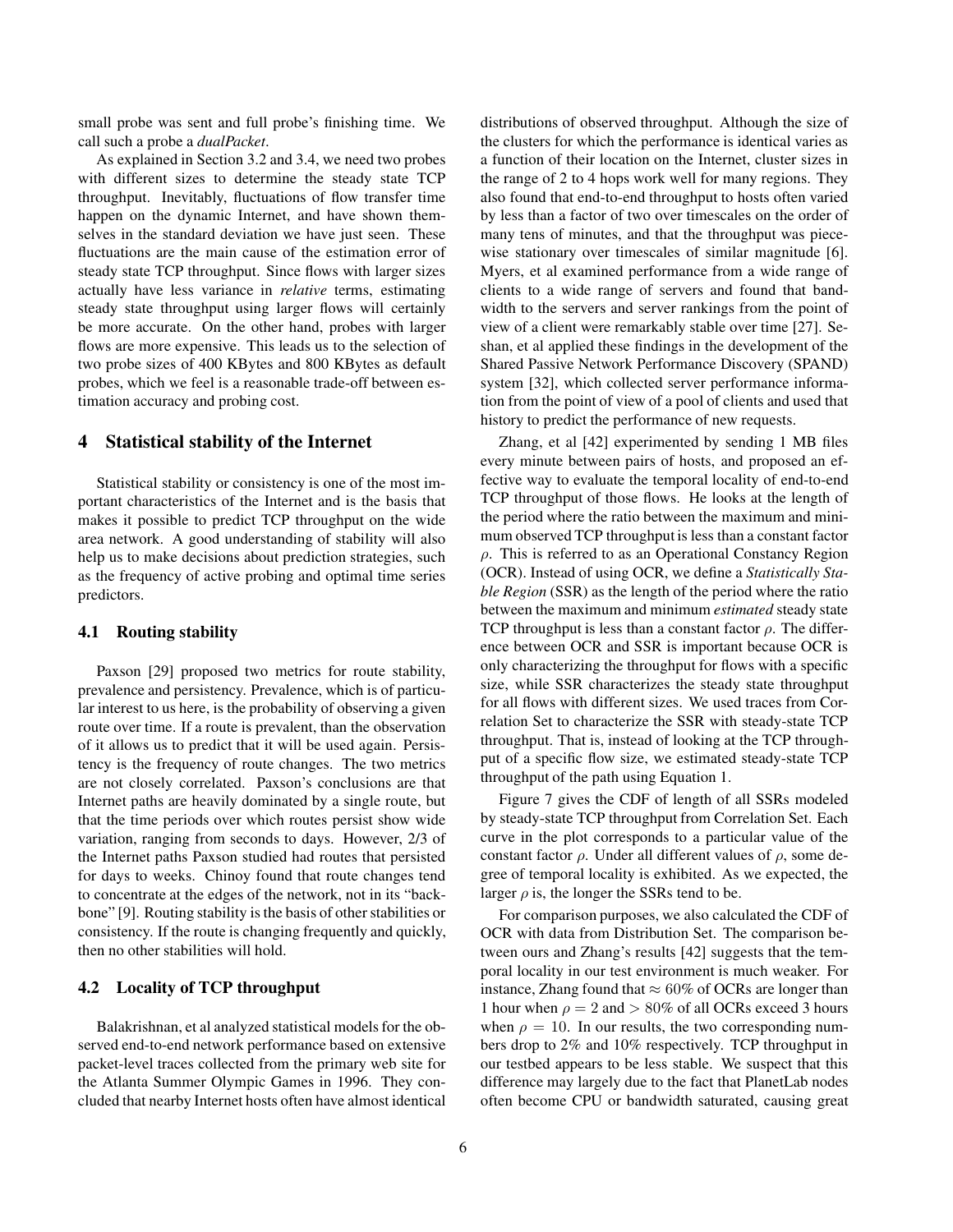

**Figure 7. CDF of statistically stable region (SSR) for steady-state TCP throughput with different** ρ**.**

fluctuations of TCP throughput. It is challenging to predict TCP throughput under a highly dynamic environment.

# **4.3 End-to-end TCP throughput distribution**

An important question an application often poses is how the TCP throughput varies, and, beyond that, whether an analytical distribution model can be applied to characterize its distribution. Balakrishnan, et al [6] studied aggregated TCP throughput distribution across all different flow sizes between each pair of Internet hosts. Their statistical analysis suggests that end-to-end TCP throughput can be well modeled as a log-normal distribution. Zhang, et al verified this finding in [41].

Since we have already seen earlier that there exists strong correlation between TCP throughput and flow size, we are therefore more interested in studying the TCP throughput distribution of a particular flow size than in getting an aggregated throughput distribution across all different flow sizes. The data from Distribution Set lets us do this analysis.

Recall that in Distribution Set, for each client/server pair, we repeated the transfer of each file 3,000 times. We histogramed the throughput data for each flow size/path tuple. Almost in every case, the throughput histogram demonstrates a multimodal distribution. This suggests that it is probably not feasible to model long time TCP throughput using simple distributions.

Because the collection of data for each client/server pair lasted several hours or even longer, we suspect that the multimodal feature may be partially due to the change in network conditions during the measurement period. To verify this hypothesis, we try to study throughput distribution using subsets of each dataset. A subset contains much less data and covers shorter measurement length. In other

words, we hoped to find "subregions" in each dataset in which the network conditions are relatively stable and the throughput data can be better modeled unimodally.

It is very hard to predefine an optimal length or data size for such "subregions" in the throughput data; in fact, the appropriate length may vary from time to time. Therefore, we believe it is necessary to adaptively change the subregion length over time as we acquire data (or walk the dataset offline). The purpose is to segment the whole dataset into multiple subregions (or identify segment boundaries online). For each segment, we fit the data with several analytical distributions, and evaluate the goodness of fit using  $R^2$ .

Our offline distribution fitting algorithm for TCP throughput has the following steps:

- 1 Select a trace of TCP throughput (sequence of measurements for a particular flow size on a particular Internet path).
- 2 Initialize the subregion length, and set the start and end point of the subregion to 1 and 100, respectively.
- 3 Fit the subregion data with an analytical distribution, and calculate the value of  $R^2$ .
- 4 Increase the subregion length by 100, that is, keep the start point as from the previous step, but increase the end point by 100. For this new subregion, fit the data with the analytical distribution model again, get a new value of  $R^2$ . The adjustment granularity can also be changed.
- 5 Compare the new  $R^2$  with the previous one. If the new one is larger, repeat step 4, otherwise, we have found that previous subregion has the optimal length.
- 6 Log the start point, end point, and value of  $R^2$  from previous subregion. Reset the subregion length to be 100, and set the start point of the subregion to be one larger than the end point of the previous subregion.
- 7 Go to step 3 and repeat above procedure, until all data points in the datasets are examined.

We segmented and model-fitted each path/flow size trace in Distribution Set using this algorithm. We then considered the  $R<sup>2</sup>$  distribution for each of flow size and analytical distribution. The CDFs of the values of  $R^2$  for each flow size and analytical distribution are shown in Figure 8. It is clear that for the five distributions we compared, the normal distribution best fits the TCP throughput data. However, throughput is *nonstationary*, so a given normal distribution holds for only a period of time before it changes to another one. This nonstationary behavior is remarkably similar to the "epochal behavior" pattern of load on hosts that we observed in earlier work [10].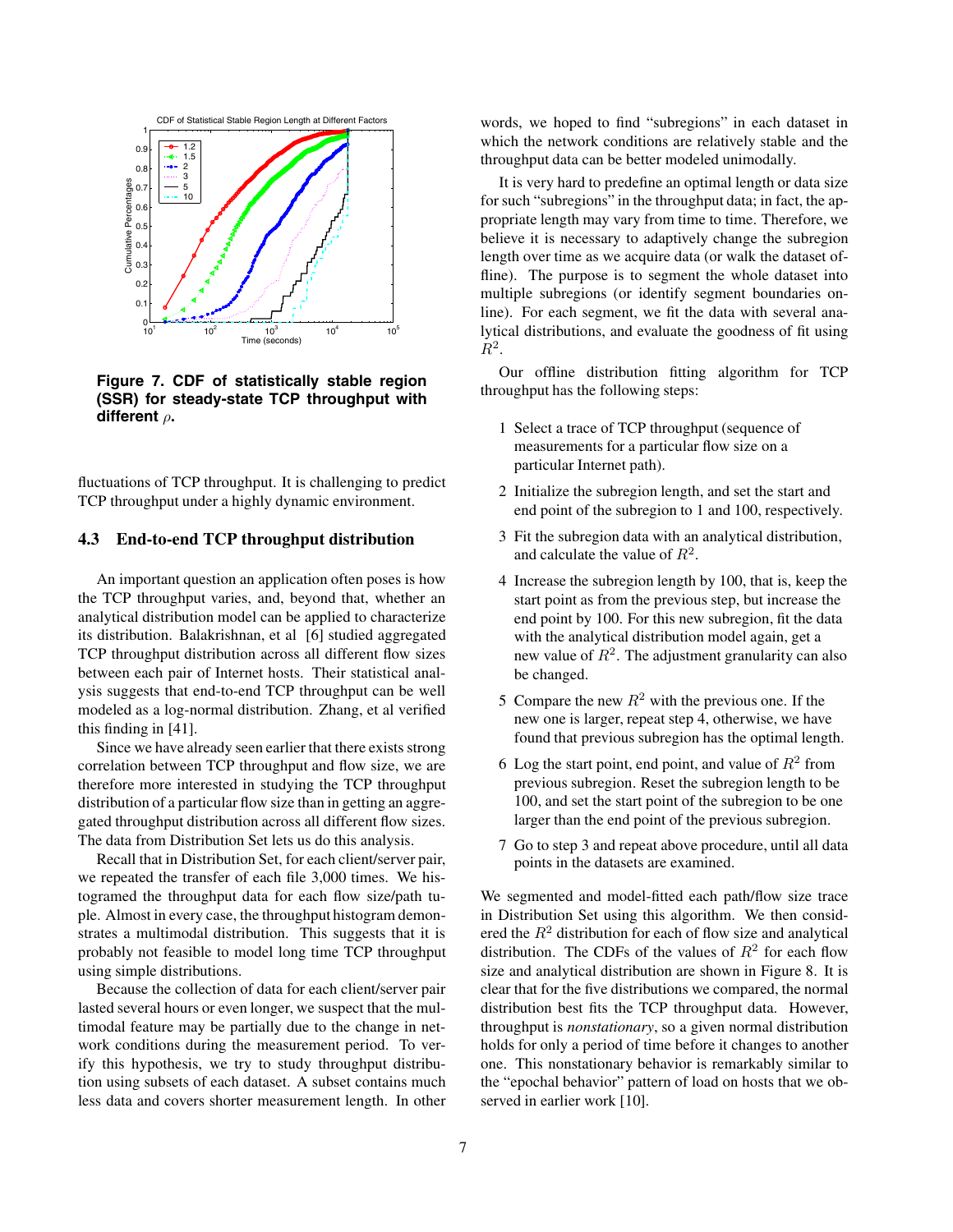

Figure 8. CDF of  $R^2$  for five common distri**butions for TCP throughput characterization on segmented traces. The size of the file is 10 MBytes. Other flow sizes show similar results.**

# **5 TCP throughput in real time**

Based on our study and previous research, we have developed and evaluated DualPats, a prototype real time TCP throughput prediction service for distributed applications. DualPats actively sends out dualPackets to benchmark a path. It automatically adjusts its rate to capture the SSR on the path and therefore to minimize intrusiveness without losing sampling accuracy. The benchmarking technique is described in Section 3.

DualPats is different from all the previous available bandwidth estimation tools such as PathLoad [16]. First, instead of estimating current available bandwidth, DualPats predicts TCP throughput in the next short period of time. Secondly, DualPats monitors the paths and thus can return a prediction immediately. It takes DualPats less than 1 ms to give a prediction on a Pentium III machine, while it takes PathLoad tens of seconds to do one estimation for a path. DualPats don't send probes upon a prediction request, instead it monitors the path and sends out dualPackets according to the dynamic sampling rate adjustment algorithm as described below.

# **5.1 System architecture**

DualPats consists of two components, a network sensor and a TCP throughput predictor. The network sensor sends out dualPackets at a self-adjusting rate as described in Section 5.2. It records the sizes and transfer times of each probe in each dualPacket. When monitoring  $N$  different TCP connections, N series of probe records are maintained.

The TCP throughput predictor interfaces with both the network sensor and applications. Whenever an application needs a prediction, it sends a query to the TCP throughput predictor, and the predictor executes the following:

- 1 Parse the query from the application and get parameters including the destination and file size.
- 2 Fetch the dualPacket data series for the destination from underlying network sensor. If no series exists, a probing process for the destination is started.
- 3 Apply a prediction model, such as moving average or EWMA, to predict the current transfer times for each of the two probes in the dualPacket.
- 4 Fit a linear curve as described in Equation 1 and calculate the TCP throughput for the given file size using Equation 2. (Optionally, compute a confidence interval using normality assumptions).
- 5 Return the estimated TCP throughput for the transfer time to the application.

We tested several prediction models for step 3, including interval-aware moving average (IAMA), exponential weighted moving average (EWMA) and simply using the last value. An IAMA is similar to a moving average except that the IAMA computes its average over only previous probe values with the same sampling interval. IAMA with window size 20 works best on average in our experiments. We believe that this is so because during each SSR, the endto-end TCP throughput is best modeled with a normal distribution. For a normal distribution with no serial correlation, the mean is the best predictor possible, and IAMA estimates this.

#### **5.2 Dynamic sampling rate adjustment algorithm**

There are two ways to decrease the overhead caused by the dualPacket probes: decrease the sampling rate or decrease the size of the dualPacket.

As we discussed in Section 4, each Internet path shows statistical stability in TCP throughput. However, each path is different in the length of its SSR. Therefore, instead of using the periodic sampling algorithm used by previous TCP throughput monitoring frameworks such as NWS [37], we designed a simple algorithm to dynamically adjust the sampling rate to the path's SSR. For stable paths with longer SSR, we send fewer probes, while for unstable paths with shorter SSR, we adapt to its dynamics by sampling the path more frequently. The algorithm is:

- 1 Set an upper bound  $U$  and a lower bound  $L$  for the sampling interval. They were set as 20 and 1200 seconds in our tests.
- 2 Set another two relative changing bounds, B1, B2, in units of percentage. After sending each dualPacket, estimate the current steady-state TCP throughput. If it has changed less than  $B1$ , increases the sampling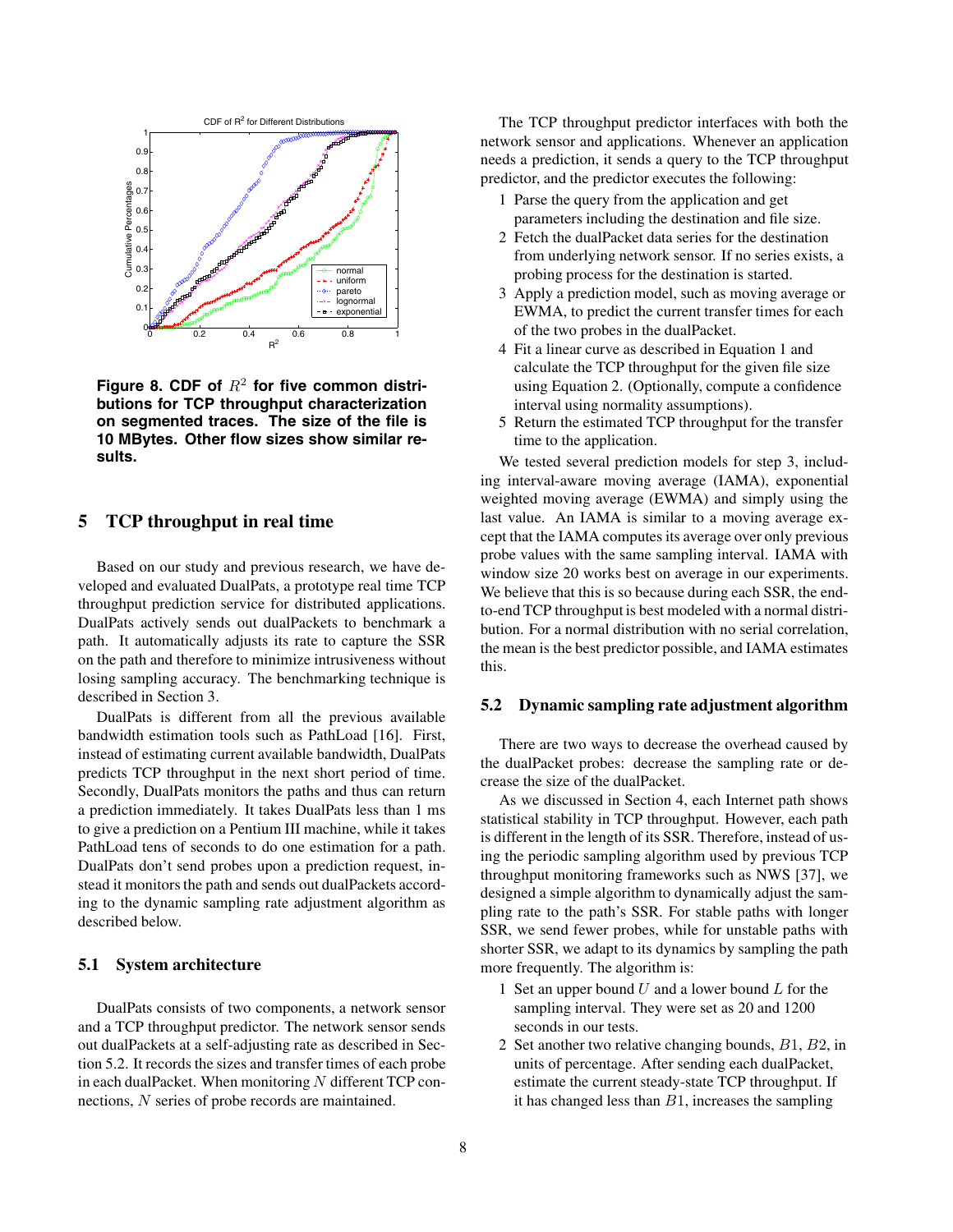interval by a step of  $S$  seconds; if it changes between B1 and B2, keep the current interval; otherwise decrease the interval. In Online Evaluation Set, B1, B2 were set to be 5% and 15%.

3 The interval must be between L and U.

We also want to minimize the size of dualPacket on the condition that none of them will fall into the noise area as shown in Figure 3. However, the noise area is different for each Internet path, as discussed in Section 3. It is a function of loss rate and underlying bandwidth. Our algorithm for determining it is:

- 1 Set a default initial size for the dualPackets. In Online Evaluation Set, we used 400KB and 800KB. Also set an upper bound size U*<sup>S</sup>* for the dualPacket.
- 2 If M continuous prediction errors are bigger than a threshold  $T_H$ , and with the same sign, we increase the probe size by 100KB each.
- 3 The size of dualPacket must be  $\leq U_s$ .

#### **5.3 Evaluation**

Our primary metric is the relative error:

$$
err = \frac{PredValue - RealValue}{RealValue} \tag{3}
$$

DualPats ran  $\approx 14000$  predictions on 50 monitored end-toend paths during about 10 days. Test cases are randomly chosen 8MB, 40MB, or 160MB files. Details of the evaluation experiments can be found in the Section 2 discussion of Online Evaluation Set.

Our detailed results for each path are available elsewhere [23]. To summarize them for this paper, we use the following metrics. Mean error is calculated by averaging all of the relative errors. For an unbiased predictor, this value should be close to zero given enough test cases. We can see that in our evaluation it is quite small in most cases, and we see an roughly equal proportion of positive and negative mean errors. The mean  $abs(err)$  is the average of the absolute value of the relative error. We consider it the most important metric in evaluating the predictions. Mean stderr is the standard deviation of relative error while mean  $abs (stderr)$  is the standard deviation of the absolute value of relative error.

**DualPats is accurate:** Figure 9 shows the CDF of the mean error and mean  $abs(err)$  of our results. Figure 10 shows the CDF of the standard deviation for relative errors. Over 70% of the predictions have mean error within [-0.1, 0.1], and all of them are within [-0.21, 0.22]. About 90% of the predictions have mean stderr smaller than 0.2. About 30% of the predictions have mean  $abs(err)$  within 0.1, while over 90% of the predictions has mean  $abs(err)$ below 0.2, and about 95% of them are below 0.25. Over



**Figure 9. CDF of relative errors.**



**Figure 10. CDF of standard deviation of relative errors.**

90% of the predictions have mean  $abs(staterr)$  smaller than 0.35.

We studied the correlation among the prediction errors and several known path properties. The results are shown in Figure 11. We define ( $|R| > 0.3$ ) as being weakly correlated,  $(0.3 \leq |R| \leq 0.8)$  being medium correlated, and  $(|R| > 0.8)$  being strongly correlated. Clearly, the mean error is not related to any others, which further suggests that the predictions given by DualPats are unbiased. However, if the path is very dynamic it is hard to predict. Figure 11 shows that  $R$  between the mean absolute error and the sampling interval length (and, indirectly, the SSR) is negatively and very weakly correlated. This implies that our algorithm captured the path dynamics and effectively adjusted to its changes. The mean interval and mean standard deviation of error show the strongest correlation in Figure 11. This is because both longer mean interval and smaller mean standard deviation of error imply a stable path. Also, we can see that number of hops is weakly correlated with mean RTT.

Recall from Section 1 that Sudharshan, et al [36, 35] showed that NWS was predicting less than 1/10 of the actual TCP throughput achieved by GridFTP with large file transfers. Our evaluations show that DualPats does an effective job of predicting TCP throughput for large transfers.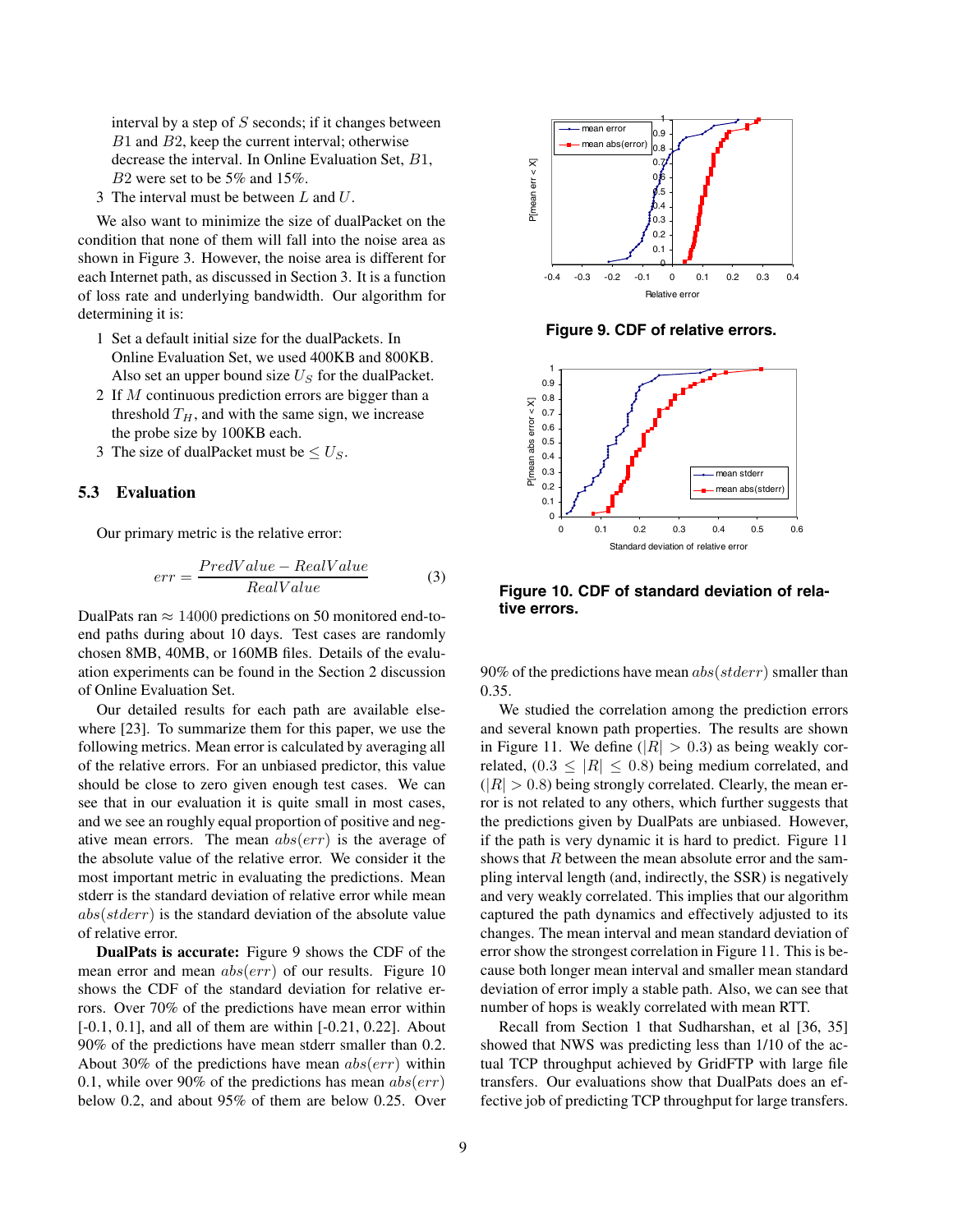|                  | Router Hops | Mean RTT | Mean Interval |
|------------------|-------------|----------|---------------|
| Mean $abs(err)$  | 0.24        | $-0.024$ | $-0.36$       |
| Mean abs(stderr) | 0.19        | $-0.018$ | $-0.28$       |
| Mean err         | 0.10        | $-0.081$ | $-0.20$       |
| Mean stderr      | 0.30        | $-0.031$ | $-0.44$       |
| Router Hops      | 1.00        | 0.34     | $-0.27$       |
| Mean RTT         | 0.34        | 1.00     | $-0.25$       |
| Mean Interval    | $-0.27$     | $-0.25$  | 1.00          |

#### **Figure 11. Correlation coefficient** R **among prediction error and path properties.**

Also recall that log-based prediction techniques [34, 35] work only for the host pairs that have recent data exchange history, and the data to be sent is of similar sizes as in the log. Our conclusion is that DualPats achieves comparable or even better performance without such constraints.

**Our evaluation is conservative:** Jin, et al showed that end-system capability can have significant effects on the network bandwidth estimation algorithms [18]. They showed that resolution of the timer, the time to perform a system call, the interrupt delay and the system I/O bandwidth all can affect network bandwidth estimation. They compared packet pair dispersion against packet train based algorithm and concluded that packet train based algorithms are less sensitive to the resolution of the system timer and less affected by I/O interrupt delays. This implies that high system load has negative effects on bandwidth estimation algorithms.

We ran the experiments of Online Evaluation Set on PlanetLab, which is typically heavy loaded. Using data available from the CoDeeN project web site [1], we found that CPU load averages were very high on the machines we used. 50% of the machines had Unix load averages that exceeded 5.0. Recall that in Section 4 we compared our measured OCR with that shown by Zhang, et al [42], and found that TCP throughput on PlanetLab is more dynamic than Zhang found. This suggests that our prediction would probably do better in a more typical, lightly loaded environment, and that DualPats is robust in the face of high load conditions. We speculate that the robustness of DualPats is related to the TCP benchmarking approach being used: we are measuring the application-to-application transfer time, and thus our prediction must necessarily incorporate the end-system behavior as well.

**DualPats overhead is low:** The overhead of Dual-Pats mainly comes from the dualPackets sent. In our current implementation, we use the default 800KB probe sent at the rate controlled by our dynamic sampling rate adjustment algorithm resulting in an overhead on the network of 800KB / (mean Interval). In a highly dynamic testbed like PlanetLab, close to 30% of the mean intervals achieved by DualPats are longer than 500 seconds (800KB/500Sec=1.6KB/Sec), close to 50% are longer than 180 seconds (800KB/180Sec=4.4KB/Sec), and about 90% are longer than 30 seconds (800KB/30Sec=26.7KB/Sec). The interval is bounded by our protocol to limit the maximum overhead on the network.

As DualPats is designed mainly for today's high speed networks, we believe the overhead of DualPats is reasonably small. For less dynamic paths, the overhead of Dual-Pats will be further reduced because the dynamic sampling rate adjustment algorithm will automatically increase the sampling interval. In contrast, Strauss, et al [33] reported that Pathload generates between 2.5 and 10 MB of probe traffic per measurement, which is much larger than that of DualPats. The amount of data sent by DualPats is comparable or smaller than current available bandwidth estimators.

# **6 Conclusions and future work**

We have characterized the behavior of TCP throughput in the wide area environment, providing additional explanations for the correlation of throughput and flow size and demonstrating how this correlation causes erroneous predictions to be made when using simple TCP benchmarking to characterize a path. In response, we proposed and evaluated a new benchmarking approach, dualPacket, from which TCP throughput for different flow sizes can be derived. We described and evaluated the performance of a new TCP throughput monitoring and prediction framework, DualPats, and implemented this approach. We have recently extended our work to support throughput prediction for parallel TCP [24].

Like all benchmarking-based systems, our approach has scalability limits. We have addressed this to some extent with our dynamic sample rate adjustment algorithm. However, we are also considering combining our techniques with passive monitoring as in Wren [40], and hierarchical decomposition as in Remos [22] and NWS Clique [38]. Our evaluation of DualPats was in a conservative, heavily loaded environment, but its performance and robustness in the next generation high speed Internet are yet to be explored. An implementation of DualPats will be made available from http://plab.cs.northwestern.edu/Clairvoyance.

#### **References**

- [1] http://codeen.cs.princeton.edu.
- [2] http://www.planet-lab.org.
- [3] W. Allcock, J. Bester, J. Bresnahan, A. Cervenak, L. Liming, and S. Tuecke. GridFTP: Protocol extensions to ftp for the grid. Technical report, Argonne National Laboratory, August 2001.
- [4] E. Altman, K. Avrachenkov, and C. Barakat. A stochastic model of TCP/IP with stationary random. In *ACM SIG-COMM*, pages 231–242, 2000.